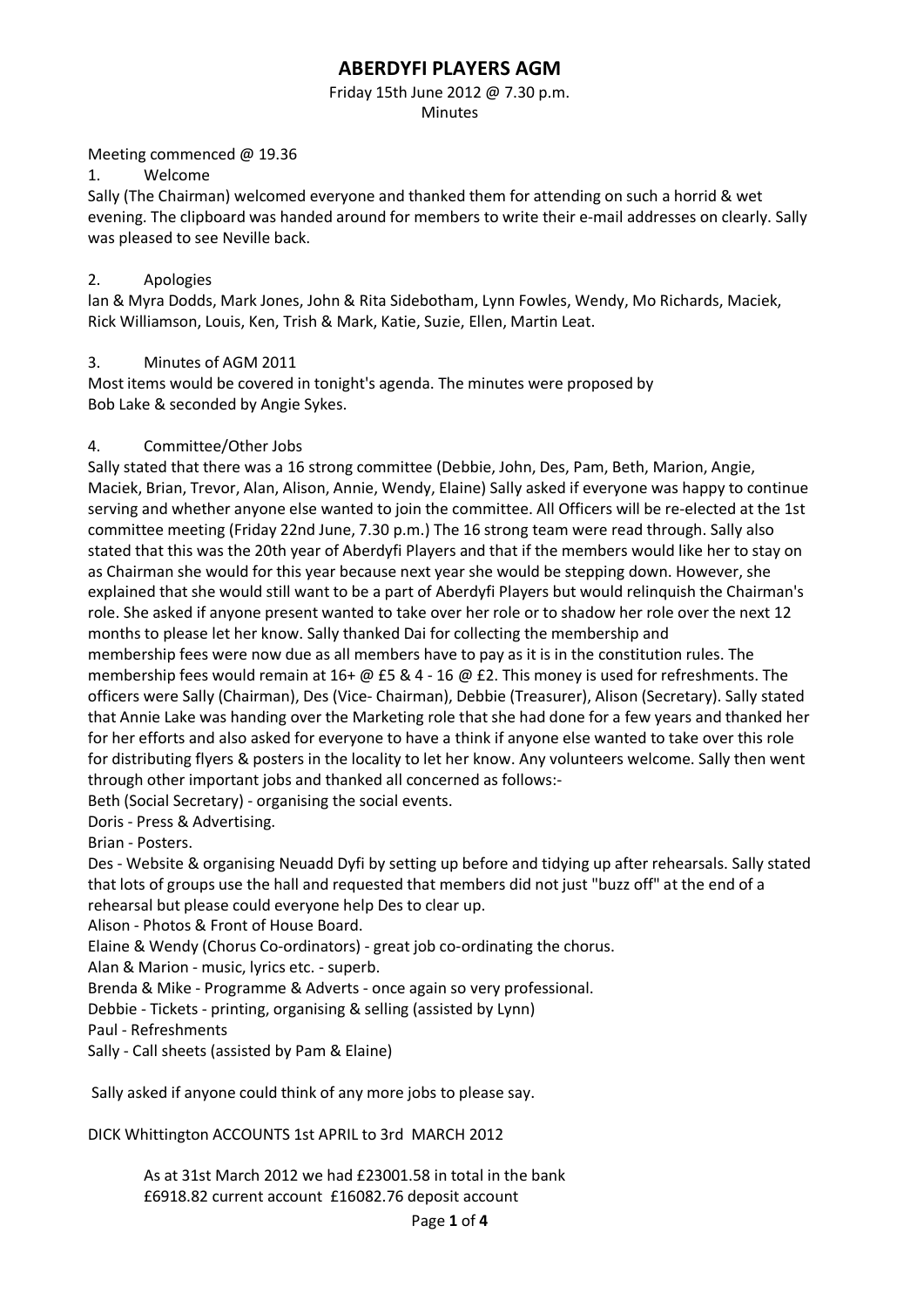# Friday 15th June 2012 @ 7.30 p.m.

Minutes

This year we have donated £6040.53 made up of £5000 to Neuadd Dyfi £175 to the youth club £300 to the schools and £565.53 to the RNLI SOS £223.20 was raised on the raffle on the first evening which was then added to by the high school and the dyfi who had collections and a quiz so the total collected was very good and I was able to match fund the amount. With this in mind we took £20858.48 in and spent £19885.84 so we have made £972.64 so we have not done so bad!

So what have we taken in ?

£590.50 for sweatshirts we still have some money to come in for that and we do have items that you can buy see Beth

£984 00 DVD 2011 still have people to collect these so if they do not pick them up then we have made a loss . So that is why the new system has been introduced and all have been collected DVD 2012 £924.00

Membership Child £ 92.00

Adult £276.00

£368.00

this runs from one financial year to another so will be now due for this year.

Advertisements £1280. This creates valuable income to help cover the cost of printing Tickets £11797 (0 down by £590.00 looking at comparisons we certainly had mort. unsold tickets this year 257 for the first weekend compared to 186 last year down by 71 but sold 13 more for the 2nd weekend. The first night is the one that needs more people 141 tickets unsold about two thirds full.

We had interest of £9.15

Ice cream we took £1007.85 cost us £843.05 made £164.81 sold little less than last year programmes £518.20

raffle £1271.80 we did well because the first night the proceeds went to RNLI £223.20

so we would have done £1495.OO which meant we would have been up by £48.00

Tuck £922.44 cost £703.45 made £218.98 took more this year but cost us more the price of chocolate has gone up as has everything else,

We had a donation of £20.00

So what have we spent?

£48.00 Village quiz

DVD 2011 £1020 Advertisements £180.00 Children's disco £50.00 Noda membership £154.80 Insurance £359.84 Front of House photos £31.66 Scripts printing performing rights £660.61

A new music programme £208.88 banner £35.69 printing £1348.08 so advertising is important Hire of hall / school £2325.00 but £500.00 to be added to this as the Cheque had been issued but not Presented.

Tea coffee biscuits children's party bookers £405.11 Donations as stated before

Costumes £1743. 81 less than last year by £552.37 props scenery lighting £310732 more than last year by £457.95 .

Just a note about submitting bills for payment could I please have invoices listed and totalled stating what they are for costumes props etc and who cheque is to be paid to Thanks Debbie Lumley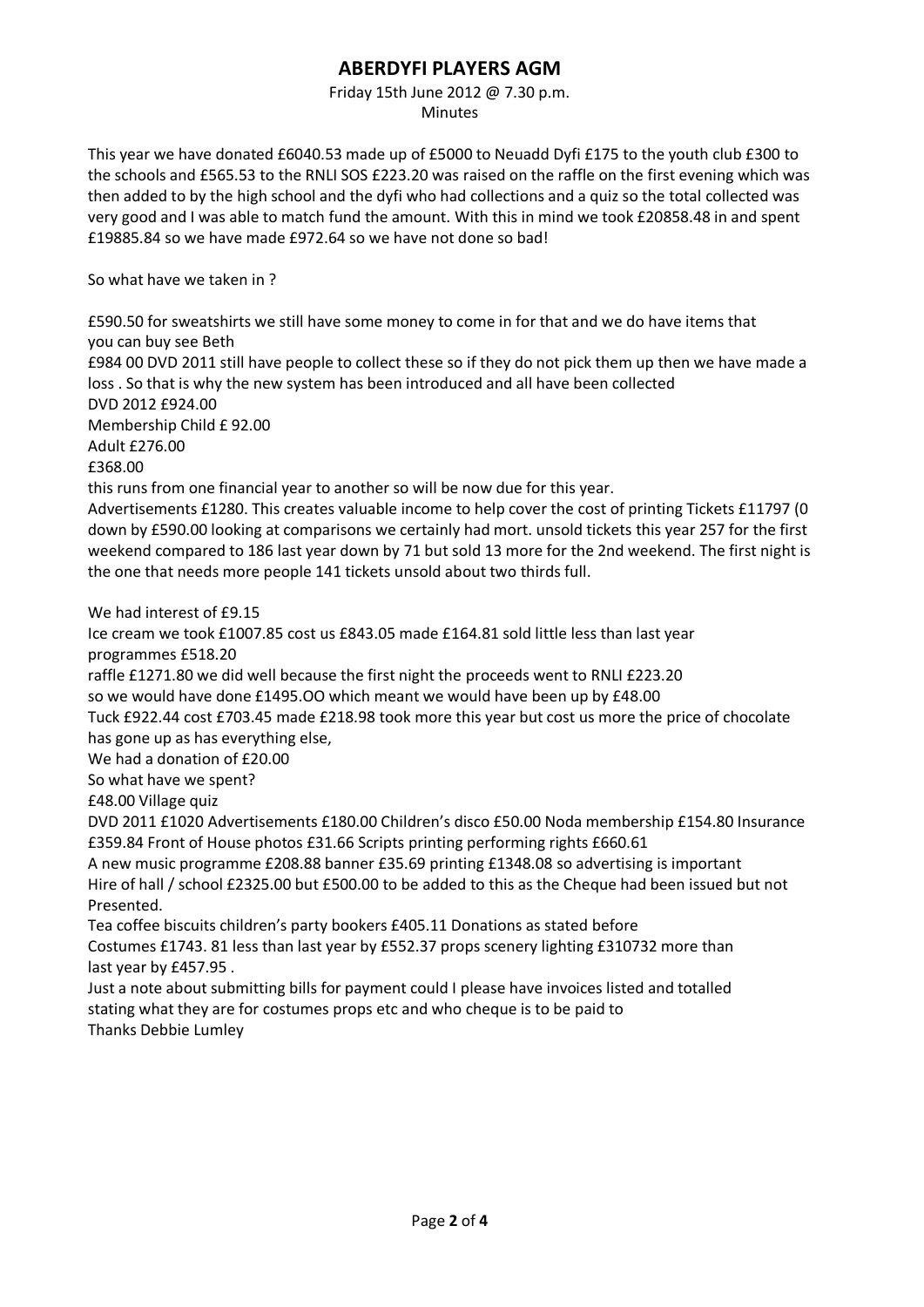Friday 15th June 2012 @ 7.30 p.m. Minutes

Sally thanked Debbie for The Treasurer's Report and asked if there were any questions.

Pam thanked Aberdyfi Players on behalf of the RNLI for the 1st Night Raffle Money that The Bank (Barclays) had matched £550. Debbie mentioned the "Paint the Foyer" work party that would take place @ 10.00 a.m. on 16/06/2012. Monies had been used to purchase shelving for lots of boxes for Aberdyfi Players "stuff". Debbie stated that she had past copies of DVDs and previous video formats could be put onto DVD by Alan Louis for £5. Des asked about copyright issues with copying the DVDs & Videos (to be discussed at the 1st Committee Meeting)

## 6. Neuadd Dyfi

Sally congratulated Des on the opening of the studio. Des had worked hard and overcome a lot of hassle with the builders and architects but because of his hard work it was now resolved - thank you Des. Des explained that the official completion should have been 15th December but then 31st March but stuff still ongoing. There had been all sorts of problems to overcome with damp on the insulated concrete floor, leaks etc. However, we now have a super additional facility - The Storeroom - all Panto stuff could be put in there as there is a mass of space. Mike asked about The Props Room - Des explained that that would be part of the Projection Room. The old store room was to be cleared completely and used to store a year's supply of loo rolls as you had better purchasing power when buying that amount. The Rehearsal Room was divided and with a room above, a great space with lots of configurations for usage. However, we were over budget by a lot – Quillions? Sally asked if there were any questions for Des.

Des mentioned 5th August - Godspell, also projects supported by the Arts Council - it mystified Des as to why Aberdyfi Players members do not support these Arts Council events. There are some absolutely fantastic events being hosted in Neuadd Dyfi so please support them.

#### 7. Chairman's Report

Sally thanked Des then read out 2 letters from Aberdyfi Community Councillors and Sheila Lumley complimenting Aberdyfi Players for this year's performance of Dick Whittington. Sally read her report which in summary is as follows: Dick Whittington - what a success! The toll bar scene, such good comedy and timing, the does and shipwreck so fantastic with Annie going overboard and the fantastic Octopus. All due to Des & Trevor & Backstage Crew & Actors & Chorus. DO we realise just how good our Panto is. The professionalism of everyone in Aberdyfi Players. Sally explained how she parked her car at the side and walked around to the front where the Front of House team were there greeting the public, so professional. The technology used for the scenery, props, lighting and sound. The absolutely amazing costumes. How many amateur groups have a house band? How lucky we are. Brian & Tim for the sound Ian lighting. Could we repeat the Glenn Miller Concert? We don't have to stay as we are we can grow and develop. Perhaps the idea of a choir that Sally had mentioned previously, not a formal choir but just where everyone gathers to sing and ebjoy company. We need lots more help to continue to grow and develop new young blood with new ideas and with fresh approaches. Sally stated that she cares passionately about the Aberdyfi Players so she asked members to spread so that we don't stand still but move forward.

#### Open Discussion

a) Rehearsal Arrangements - need to check dance club dates. Des said that The Studio could be used. Elaine stated that the chorus missed out on the coffee when they use the school and they pay the same membership fees. Des hoped to get more user groups so it would depend on who uses it and when and where. Alan agreed that the separation of the Chorus and the Actors had worked well. Des stated that we have now a lot more space than before. Annie explained that the preliminary workshops had worked well and were very useful. It was suggested that the rehearsals on stage would start